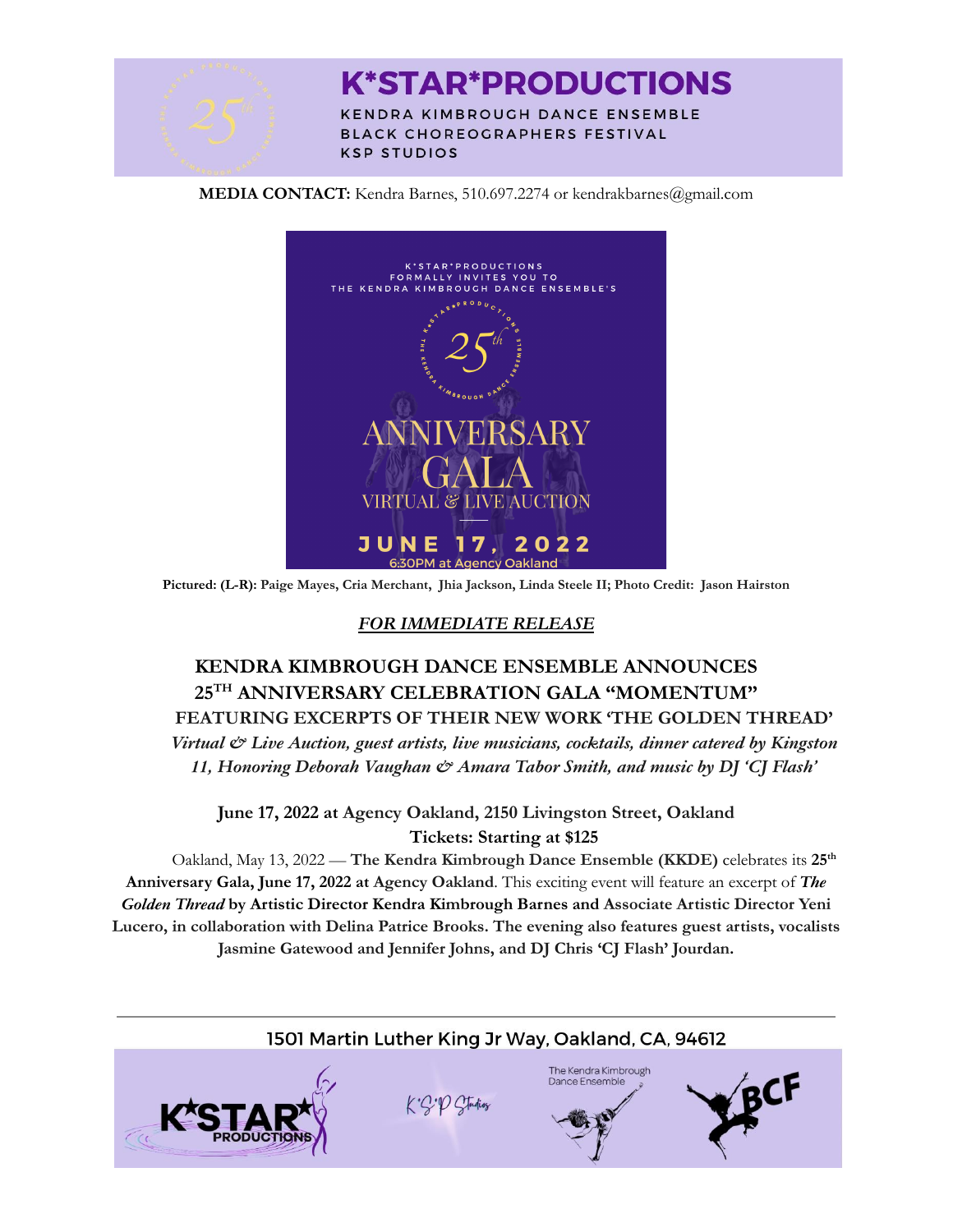**We invite you to this monumental celebration of** K★STAR★PRODUCTIONS/KKDE's 25th Anniversary. Conceived simultaneously in 1996, upon Director Kendra Barnes' graduation from San Francisco State University, she was inspired to create a vehicle that would allow her to continue choreographing and bringing the community together on the stage. Today, **K**★**STAR**★**PRODUCTIONS** (fiscally sponsored by Dimensions Dance Theater) serves as a performing arts presenting organization for the *Black Choreographers Festival: Here & Now*,, The *Kendra Kimbrough Dance Ensemble (KKDE), and KSP Studios* located inside of the Flax Art & Design Store in Oakland, CA.

The goal of **K**★**STAR**★**PRODUCTIONS** is to make culture exchange accessible to the community at large with a focus on African American constituents. This goal is attained by forming alliances, traveling, producing concerts, workshops and master classes, hosting public symposiums, and providing professional development information to new forming dance companies.

**The evening of celebration includes Cocktails, Full Dinner, Performances including an excerpt of KKDE's 2022 Premiere work!** *The Golden Thread* takes us on a journey through different worlds wherein *unique* timing and tempos are essential to the livelihood of its people. Each world reveals a distinct key that unlocks their barrier to *momentum*, that special vehicle on which ease and magical alignment take place. This work is a collaboration between KKDE, written and co-directed by Delina Patrice Brooks, music by Madiou Diouf and costumes by Ismael Acosta. Recently added to the cast is acclaimed guest artist Jasmine Gatewood.

Barnes and Lucero's creative process for *The Golden Thread* is entirely collaborative and incorporates conversations and research on momentum, time, timing, and tempo. Slated for premiere in the Fall, KKDE with Delina Patrice have created a magical and fantastical world, sure to dazzle and inspire audiences of families and dance enthusiasts alike.

The dancers of the Kendra Kimbrough Dance Ensemble areZak Dylan, Olivia Eng, Joseline Granados, and Mika Lemoine plus guest artist Jasmine Gatewood. Current KKDE member Olivia Eng will reunite with Alumni members Frances Sedayao, Korea Venters, and Linda Steele II. The three will be joined by Bay Area favorite Jennifer Johns and will perform excerpts from Resilience In-Joy (2020) and ReDzONE (20219)

The goal for this 1st annual gala is to bring in \$25k, \$1k for every year of K★STAR★PRODUCTIONS and KKDE's existence. The event includes a Virtual Auction Beginning on May 17th as well as a Live Auction. Items have been donated by acclaimed local artists Mark Harris and others, Studio Rental at KSP Studios, Dance Classes, Black Choreographers Festival Tickets and more. We are honored to recognize bay area dance pioneers Deborah Vaughan and Amara Tabor Smith for their exemplary work in sustaining and creating momentum in the arts community.

We invite you to join us for an evening of merriment, cocktails and dinner to celebrate our 25th Anniversary year! So let's share a toast to years of endorsing dance culture throughout the local art community. To promote healthy, cultural, inclusive dance practices throughout the bay area!

The 25<sup>th</sup> Anniversary Season of the Kendra Kimbrough Dance Ensemble is made possible by the generous funding of the Camilla Chandler Family Foundation, Zellerbach Family Foundation, and individual donors. KKDE/K★STAR★PRODUCTIONS is fiscally sponsored by Dimensions Dance Theater.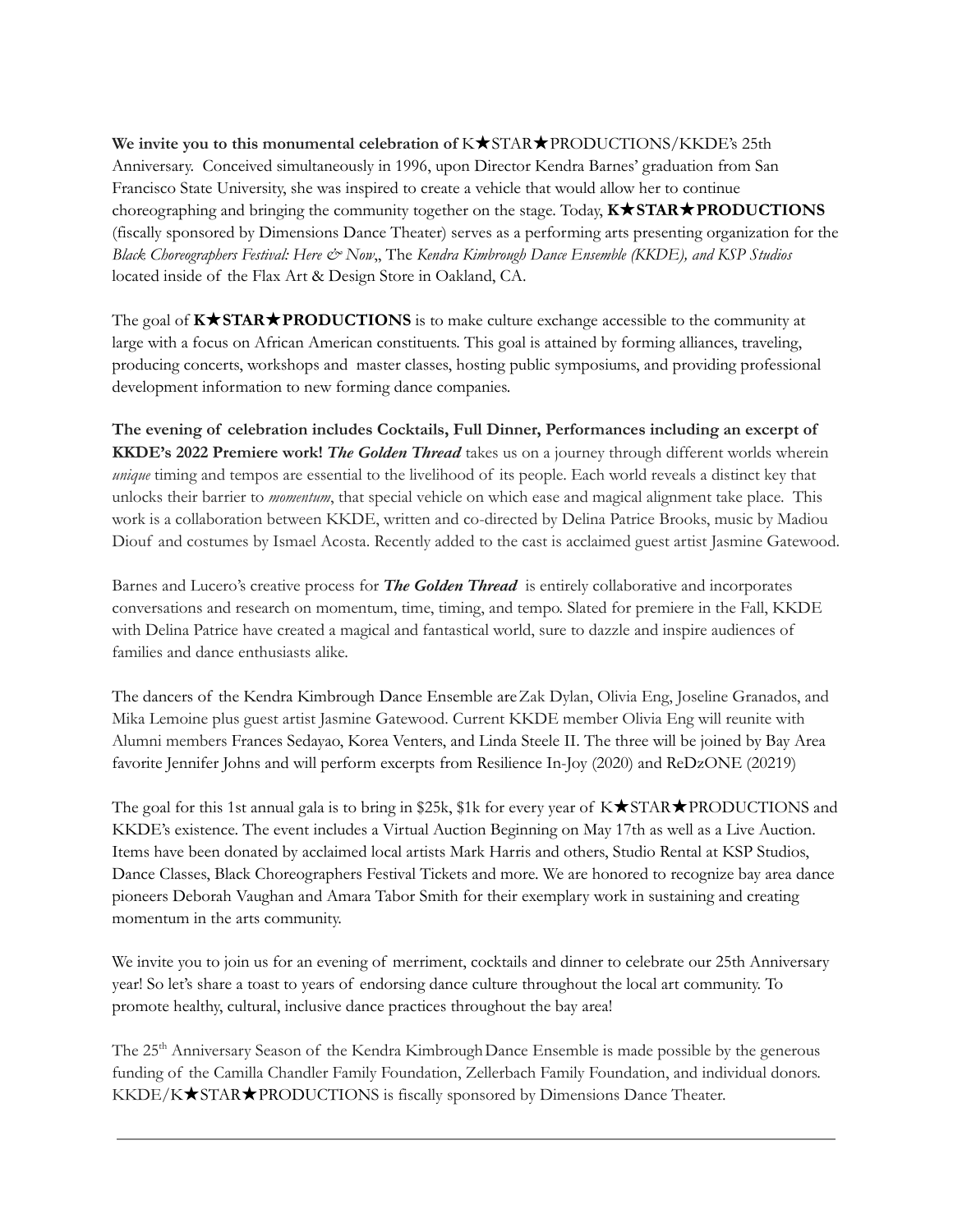Tickets for **Kendra Kimbrough Dance Ensemble's 25 th Anniversary Gala** are \$125 each, \$200 VIP (Includes toast with KKDE, early entry, and VIP seating). A Table for 8 is \$800. Special artist discount codes available.

## **Attendees can choose from the following Sponsorship table and ticket options:**

- Single Ticket (\$125) Reserved seating for one
- VIP Ticket (\$200) Reserved seating for one
- Patron Individual (\$500) Prime reserved seating for one
- Patron Ticket Couple (\$750) Prime reserved seating for two
- Patron Table (\$800) Reserved seating for eight
- Sponsorship Half Table (\$1,000) Reserved seating for four
- Sponsorship Tables (starting at \$2,500) Prime reserved seating for eight

To purchase tickets, go to **<https://www.eventbrite.com/e/320893580337> OR <http://bidpal.net/KStar25>**

Hi-Res Photos are available for download at [www.kkde.net](http://www.kkde.net/)/press

Company Website: [www.kstarproductions.org](http://www.kstarproductions.org) / [www.kkde.net](http://www.kkde.net/)

Please note: All guests are required to show proof of vaccination upon entry of Agency Oakland, along with photo ID OR a Negative PCR test (taken within 72 Hours) or Antigen test (taken within 24 Hours). Proof of vaccination can be provided in the form of CDC card or picture of your CDC card. Guests will also be required to wear masks indoors unless eating or drinking.

**###**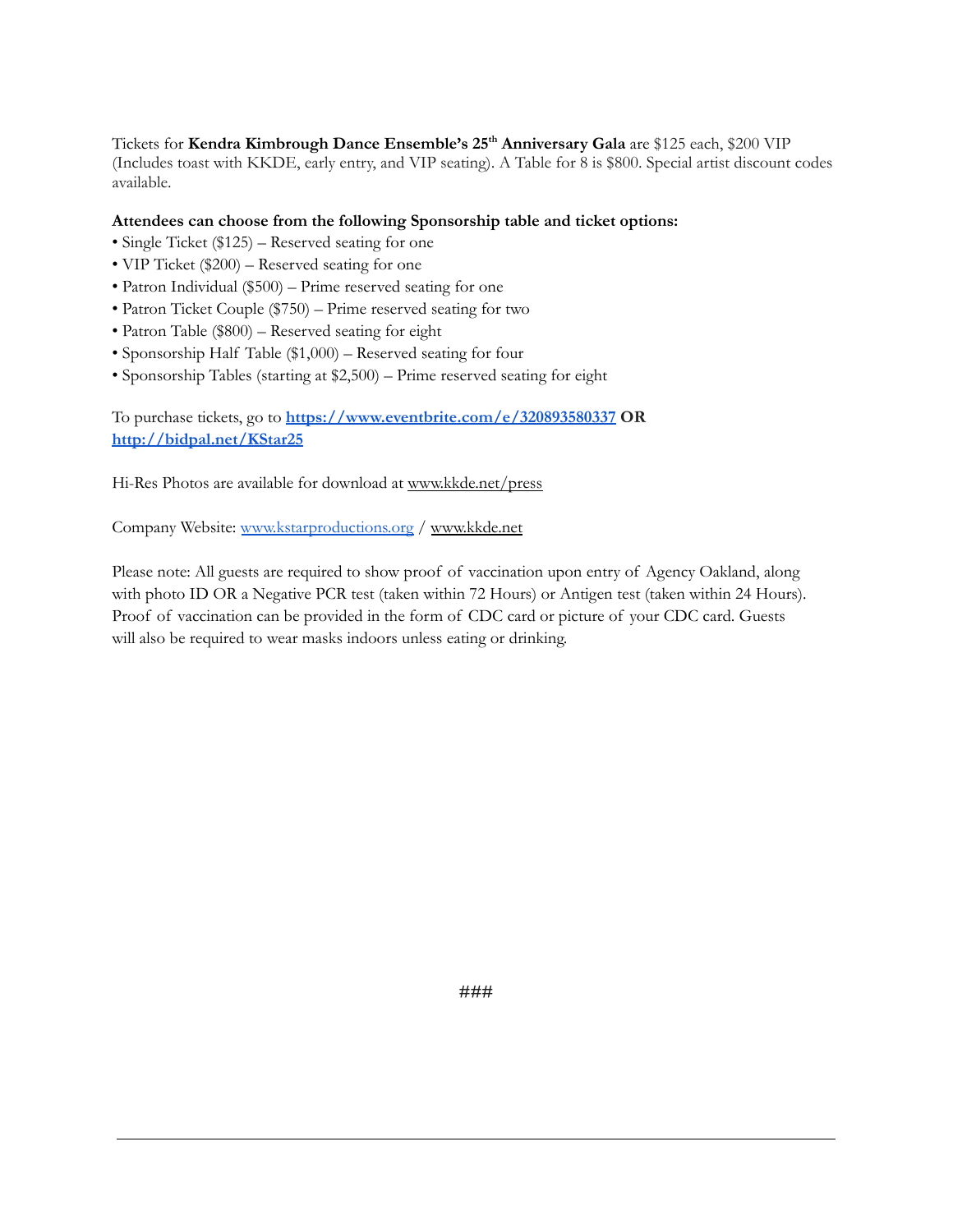## **\*\*\*FACT SHEET - CALENDAR LISTING\*\*\***

## **WHAT:**

25th Anniversary Gala "Momentum" Live Event & Virtual Auction

## **WHERE:**

Agency Oakland, Oakland CA Virtual Auction: **<http://bidpal.net/KStar25>**

## **WHEN:**

**Friday June 17, 2022 @ 6:30pm**

## **WHO:**

K★STAR★PRODUCTIONS home of the Kendra Kimbrough Dance Ensemble (KKDE) Jasmine Gatewood Jennifer Johns DJ CJ Flash Deborah Vaughan Amara Tabor Smith

## **ADMISSION:**

Tickets, starting at \$125, are available online here. For more information visit kstarproductions.org

Call **510.560.5533 <https://www.eventbrite.com/e/320893580337> OR <http://bidpal.net/KStar25>**

## **FOR MORE INFORMATION:**

**510.560.5533** kkde.net@gmail.com www.kkde.net

## MEDIA PLEASE NOTE:

To request an interview or photos, please contact Kendra Barnes at kendrakbarnes@gmail.com.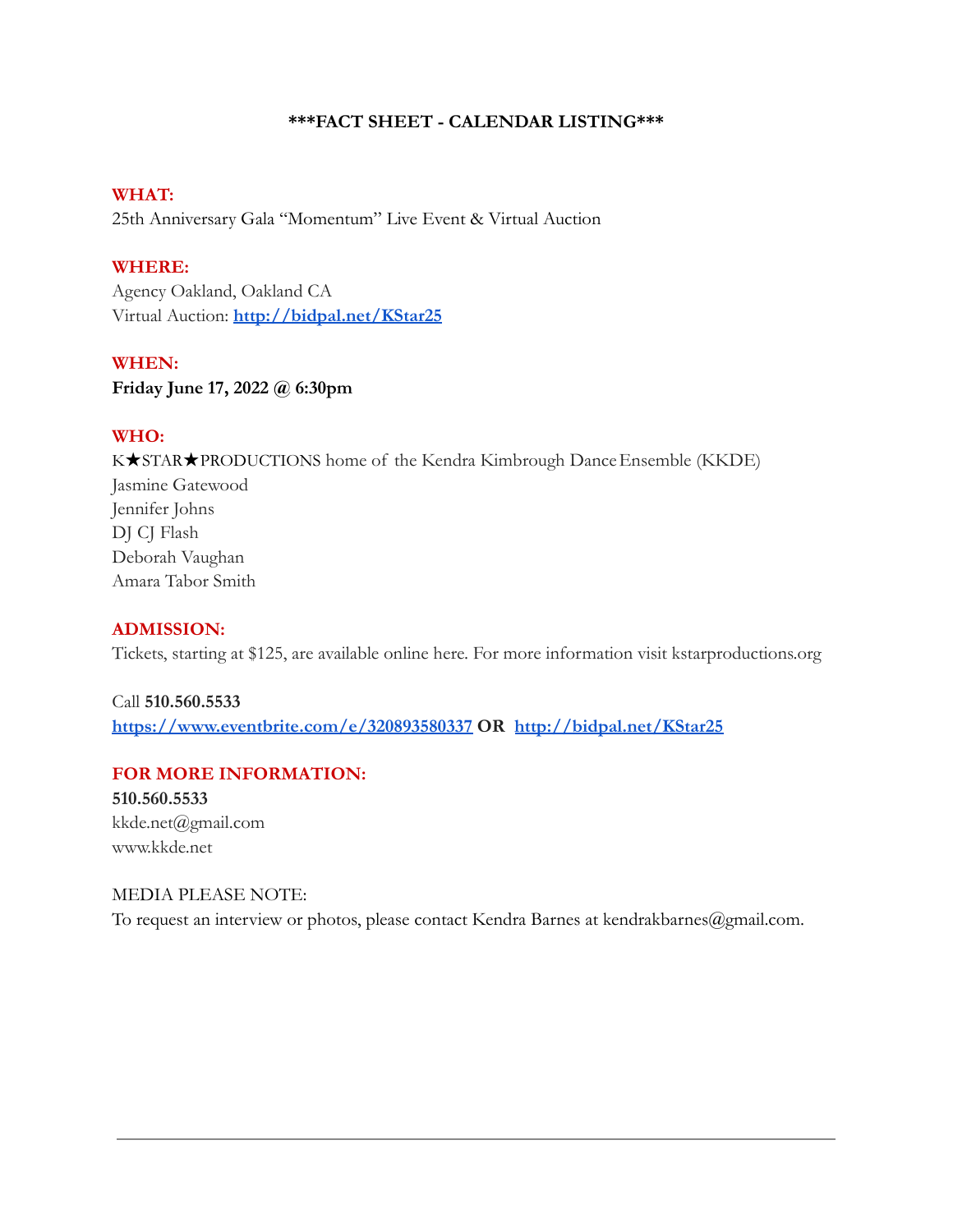## **ABOUT INFO**

### **ABOUT THE KENDRA KIMBROUGH DANCE ENSEMBLE**

Founded in 1996 by Kendra Kimbrough Barnes and co-led with Associate Artistic Director Yeni Lucero (2021), KKDE's mission is to bridge diverse cultures and communities through thought-provoking performances that address common human experiences. The Company represents a range of ages and body-types and incorporates elements of theater & dance to engage audiences about sociocultural issues.

**KENDRA BARNES (she/her),** Bay Area native, Contemporary & African Diasporic choreographer, and instructor who recently choreographed Cal Shakes' "Winter's Tale" and as co-choreographer of Black Odyssey was a finalist for TBA's Best Choreography Award. As Choreographer for the African-American Shakespeare Company she received a Broadway World award for best choreography and TBA Finalist for Outstanding Ensemble of a Play (For Colored Girls). She is founder of K★STAR★PRODUCTIONS, a dance space inside of Flax Art & Design - Downtown Oakland and the presenting organization for KSP Studios, the Kendra Kimbrough Dance Ensemble (KKDE), & co-presenter of the Black Choreographers Festival: Here & Now. She currently teaches dance at UC Berkeley and is an Adjunct Professor at St. Mary's College of CA's LEAP Program. Kendra made her film debut as the Executive Producer of KKDE's Resilience In-Joy (2021) in collaboration with Jennifer Johns and is on her second ED project Momentum In-Love (2022).

**YENI LUCERO (she/her),** Born in Chalchuapa, El Salvador, Yeni began her training in West African dance at the age of 15 with Mama Naomi Washington and Papa Zak Diouf. She graduated with a BA in Dance and Choreography from San Francisco State University, studying Haitian Dance, Dunham, Limon, Ballet, Congolese, Jazz, and received further training at the Ailey School. Lucero has performed with Ron K. Brown/Evidence, Robert Moses' Kin, Kendra Kimbrough Dance Ensemble, Diamanou Coura, Paco Gomes, Alayo Dance Company, and Delina Patrice. She has also appeared in multiple music videos and most recently with Kev Choice and the San Francisco Symphony. Lucero has taught at many schools and organizations in the Bay Area and internationally, including Sonoma State University, Pixar Animation Studios, Lines Dance Center, Adobe, Bottle Rock Festival, Elmhurst Community Prep Middle School, San Francisco Salsa Rueda Festival, The National Dance Company of Mozambique and Cuba. Ms. Lucero served many years as a Teaching Artist Specialist for the Alameda County Office Of Education, and a proud, full time Oakland dance educator/Specialist Chair and founder of Cox Academy Dance program. Most recently she joined KKDE as Associate Artistic Director, she is very blessed to have joined such a powerful purposeful Dance Company, and is looking forward to what the future brings.

#### **CREATIVE COLLABORATORS:**

**Delina Patrice Brooks** is a multi-hyphenate whose work has been commissioned/presented by Yerba Buena Center for the Arts, National Performance Network, CounterPulse Theater, The Black Choreographers Festival, LA Women's Theater Festival, Dance Brigade's D.I.R.T Festival, AfroSolo Festival and more. A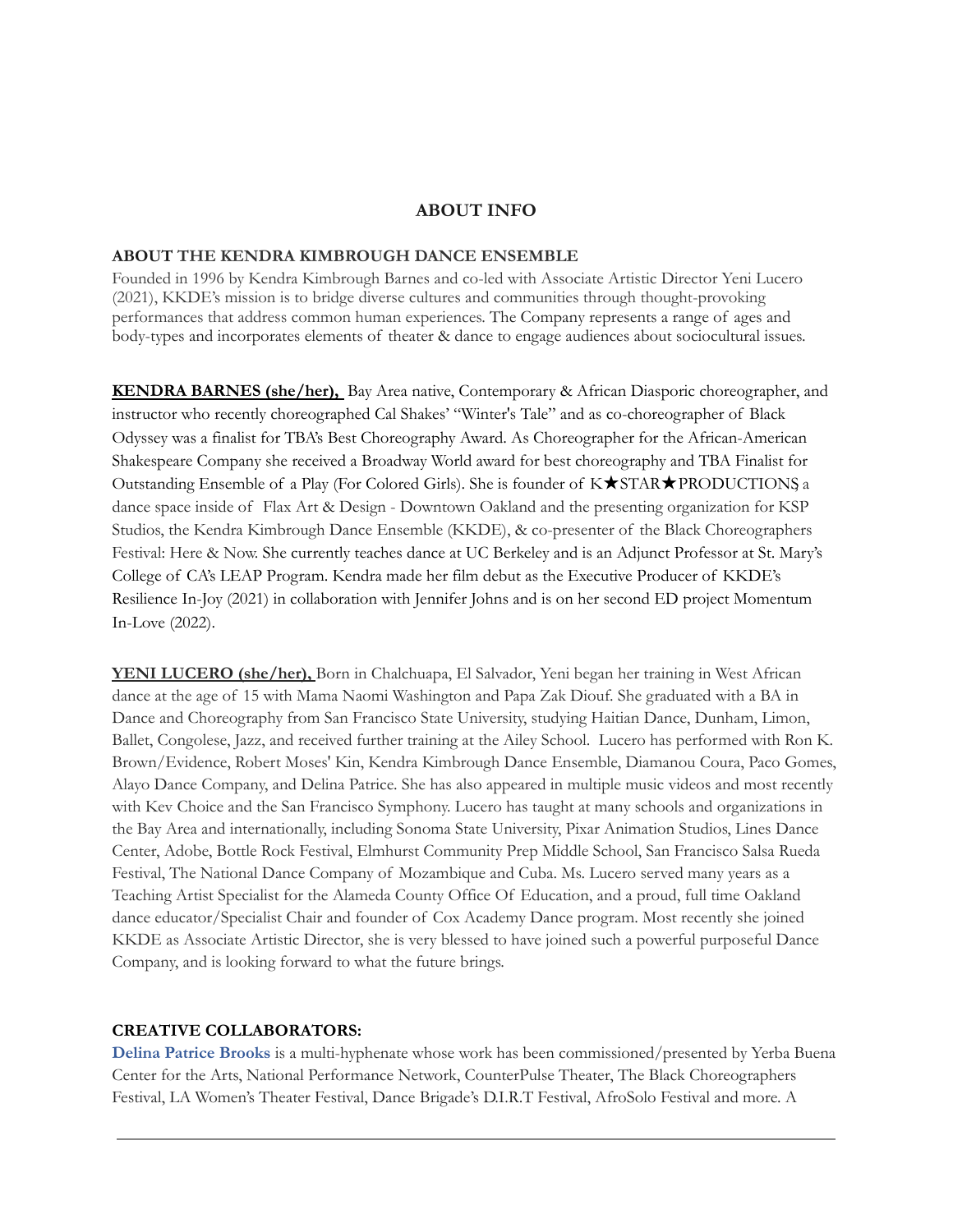member of several Bay Area theater and dance companies, Delina was also the movement director for Casa de Spirits, a play written & directed by Roger Guenveur Smith for Campo Santo. She wrote and produced the Izzie-award winning evening-length play, "An Open Love Letter to Black Fathers" and the short film series "Bare Soles Bare Soul", whose premiere sold out at Oakland's Historic Grand Lake Theater. She's toured the U.S. and Western Europe with The Living Word Project and Youth Speaks, and choreographed and danced for Nas & Damian Marley, Kanye West's Sunday Service at Coachella and Chance the Rapper on SNL among others. In 2018, Delina transitioned into the TV/Film industry and has since supported Showrunners and Directors with shows on HBO, Fox, Hulu, Disney/Freeform, ABC and NBC

**Madiou Diouf, Composer** hails from the United States, Senegal and Liberia, West Africa. Growing up with a strong percussion background he was first taught by his father Dr. Zakarya Diouf at a young age to play both djembe and sabar drum orchestra. In 1998, Madiou landed his first big gig, playing with renowned musicians in the '98 Olympics followed by the 2005 BET Awards opening act. Currently a Sound Arts major at Expressions College for Digital Arts, he is also a producer and founder of Spoken Hands Productions.

**Ines Amanaz Harris, Gala Event Planner For 20 years,** Explores her passion for the travel industry and organizes corporate and special events. She's held a number of roles but her latest challenge after earning a Master in Marketing & Sales Management from The Paris La Sorbonne Business School : has been helping SME businesses to improve their notoriety and grow through her contributions as a Marketing, Branding & Sales Consultant.

**Ismael Acosta, Costume Designer** Originally from Sonora, Mexico, Ismael received his dance training from Escuela Superior de Musica y Danza de Monterrey. After graduating he danced with the Ballet de Monterrey until 2009. Ismael performed with Cuerpo Etereo, a modern dance company, throughout Mexico and the USA until 2012, then moved to San Francisco to become part of the bay area dance community.

## **DANCERS:**

**Olivia Eng, REHEARSAL DIRECTOR and DANCER,** has great passion for dancing, music, traveling, photography and poetry. She graduated from the University of California, Irvine, focusing on Dance Performance and Sociology. She is grateful to have studied with and performed works by Donald McKayle during her time there. She loves and continually studies West African, House, Hip-Hop, Modern, Bhangara, Bollywood, Afro-Brazilian, and Salsa dance.She has performed throughout the U.S., Singapore, Mexico, Cuba, and New Zealand, with various companies and has studied dance in Africa and Europe. She currently lives in the San Francisco Bay area as a freelance dance artist, performer, choreographer, and teacher.

During a hiatus after a series of traumatic surgeries for a congenital spine defect, she was inspired to begin developing the S.C.A.R.S. (Strength, Courage, and Resilience of the Soul) Project, with a mission to highlight the power of healing through the intersection of art, dance, storytelling and cross cultural exchange. She also dances with See Through Soul and Duniya Dance and Drum Company. Dance and art is a healing practice for Olivia and she feels blessed to share her creative passion as a way to overcome struggles, bring together community, connect people from around the world, and offer a platform for others to heal. She is deeply grateful to be dancing and performing again. Olivia also teaches Pilates, with an emphasis in rehabilitation, to help people heal from their injuries.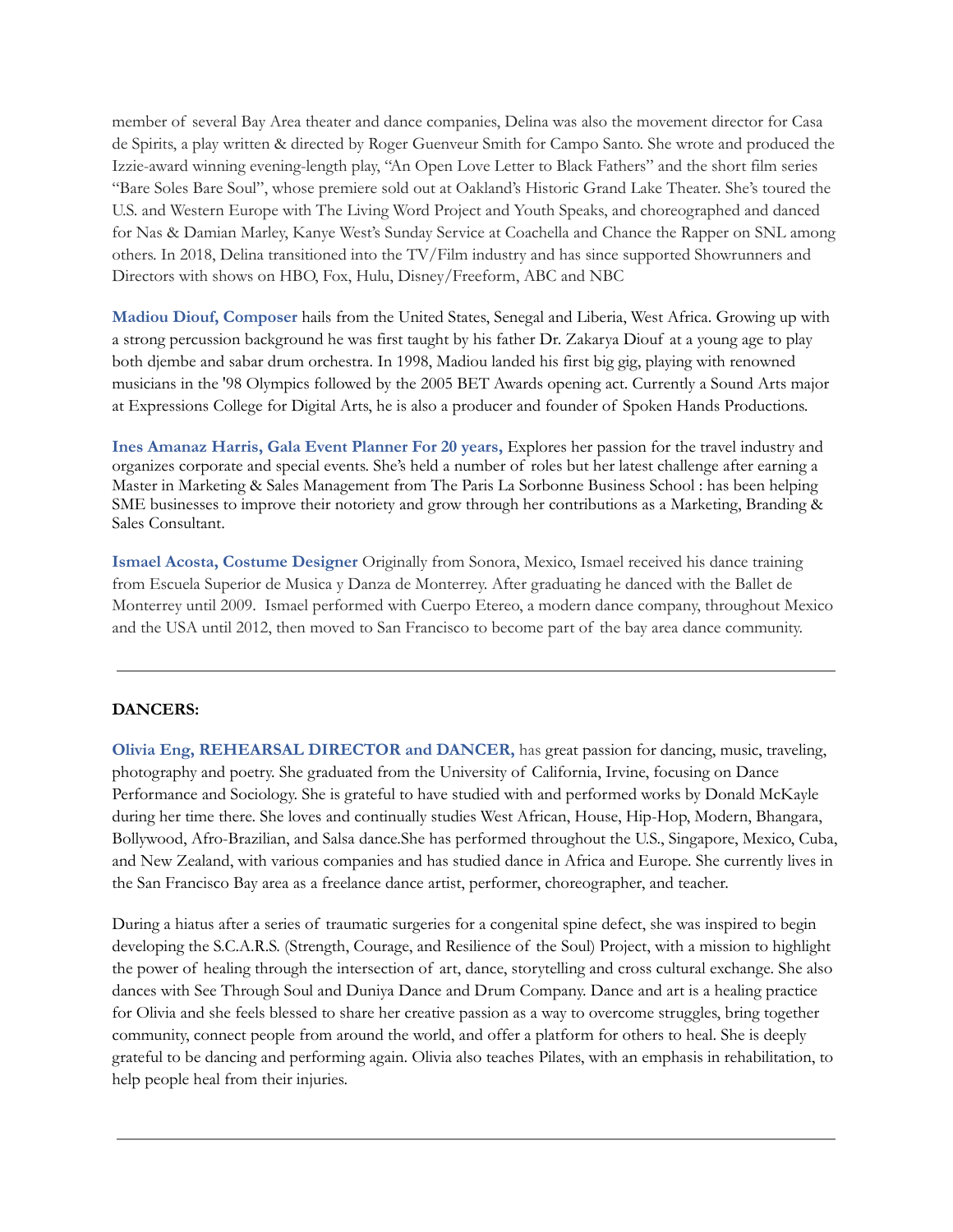**Zak Dylan, DANCER** "If you were to ask his grandmother, she would tell you that Zak, born and raised in San Francisco, came into this world dancing. After enough leaping and spinning around his family's Bayview home, at age 7 he began taking kid's dance classes with Micaya at Dance Mission. At age 9 he joined City Shock SF, a youth Hip-Hop Dance troupe, associated with Culture Shock Oakland, and led by Darnell Carrol. At age 15, Zak began training Capoeira under Mestra Marcia Cigarra in the Mission district, deeply attracted to the improvisational format and rhythmic flow of the martial art. His path within Capoeira led him to Brazil on four different trips, where he trained in Rio de Janeiro under various masters and competed in international competitions. At age 25, while in Brazil he was granted the high rank of Instructor. In 2018, he began training House dance and other club/street styles at MVMNT Studio in Berkeley under members of the legendary breaking/house crew, Circle of Fire. Coming full circle back to dance, he has found the greatest joy in weaving his foundation of Capoeira into his other styles, onto the dance floor of his favorite environment: the club. In joining the KKDE, Zak is inspired to deepen his spiritual journey in movement with the challenge of taking on new forms of dance and collaborating with fellow artists.Zak received his Associates degree in Arts & Humanities from City College of San Francisco in 2014; his Bachelor's in Society & Environment from University of California, Berkeley in 2016."

**Mika Lemoine, APPRENTICE,** is from Oakland, California (Ohlone land), Mika Lemoine has over a decade of experience performing and teaching. She most recently held the title of Teaching Artist Mentor at Destiny Arts Center. In 2017, Mika co-founded See Through Soul, an Oakland-grown dance company that practices healing and storytelling through movement. She has a BA in Dance from UCLA's department of World Arts and Cultures which informs her work at her company. Mika specializes in House dance, Hip Hop dance, and Waacking, and toured with Contra Tiempo Urban Latin Dance Theater (LA), Versastyle Dance Company (LA), and Embodiment Project (SF). Most recently, she danced in dana e. fitchett's evening length work neverfoundneverlost and currently performs with Mix'd Ingrdnt's (Oakland).

**Joseline Granados, APPRENTICE,** Joseline "YO\$HI" Granados (pronouns she/her) is an Oakland-based Creative Director, dancer, choreographer and dance instructor from Los Angeles, CA. She has trained in dance for over 15 years and has taught dance professionally for over 6 years. She moved to San Francisco in 2016 to pursue her dance career and in 2018, she graduated with a Bachelor's degree in Dance from San Francisco State University. After college, Joseline began to teach her Reggaeton workshops, using her impressive background in various dance styles such as: ballet, modern, jazz, hip-hop, heels, dancehall, afro dance, afro house and bachata.

#### **ADMINISTRATION**

**Ashley Rivera Cobo,** or as some may know her as "Cindy", is a Bronx native multidisciplinary artist with a background in music, studio art, and visual media. She graduated from Occidental College with a double major in Critical Theory & Social Justice, and Studio Art. Now based in California (Los Angeles and Bay Area) Ashley has worked for various start up companies, production studios, directors, and musicians under the mission of Black artistic collaboration, and is currently the founder/owner of a creative assistance agency, Creative.Sol LLC.